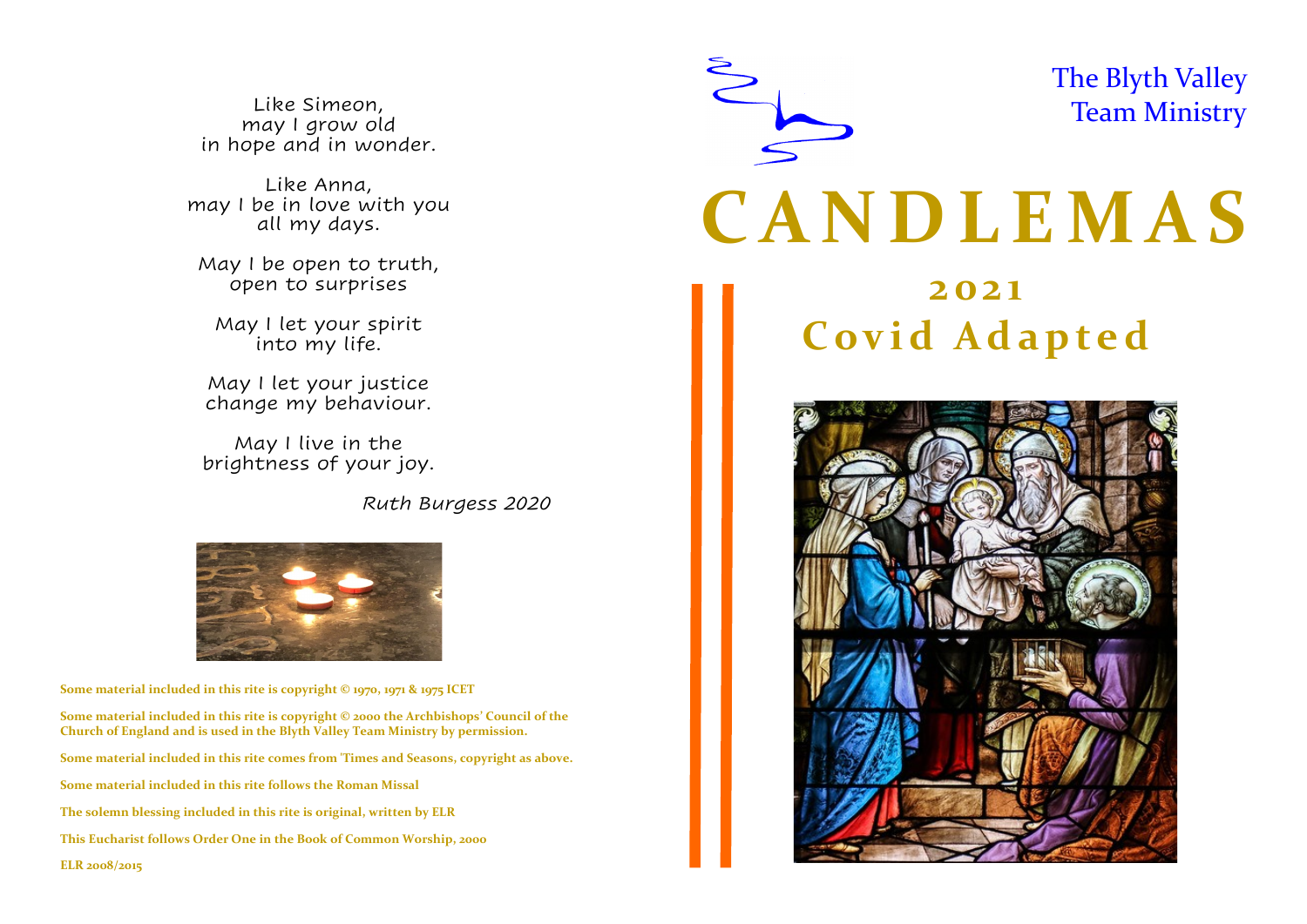# **BLESSING AND DISMISSAL**

God the Father, the light of whose glory fills the universe, bless you and fill you with his love. **Amen.**

God the Son, whom Simeon and Anna blessed as the light of the nations, bless you and send you to take his light to the world. **Amen.**

God the Holy Spirit, who inspired the prophecy of Simeon and Anna, bless you as you turn from the wonder of Christ's birth to the mystery of his passion. **Amen.**

And the blessing  $\mathbb F$  of God almighty, the Father, the Son, and the Holy Spirit, be among you, and remain with you always. **Amen.**

Go in the light and peace of Christ. **Thanks be to God.**



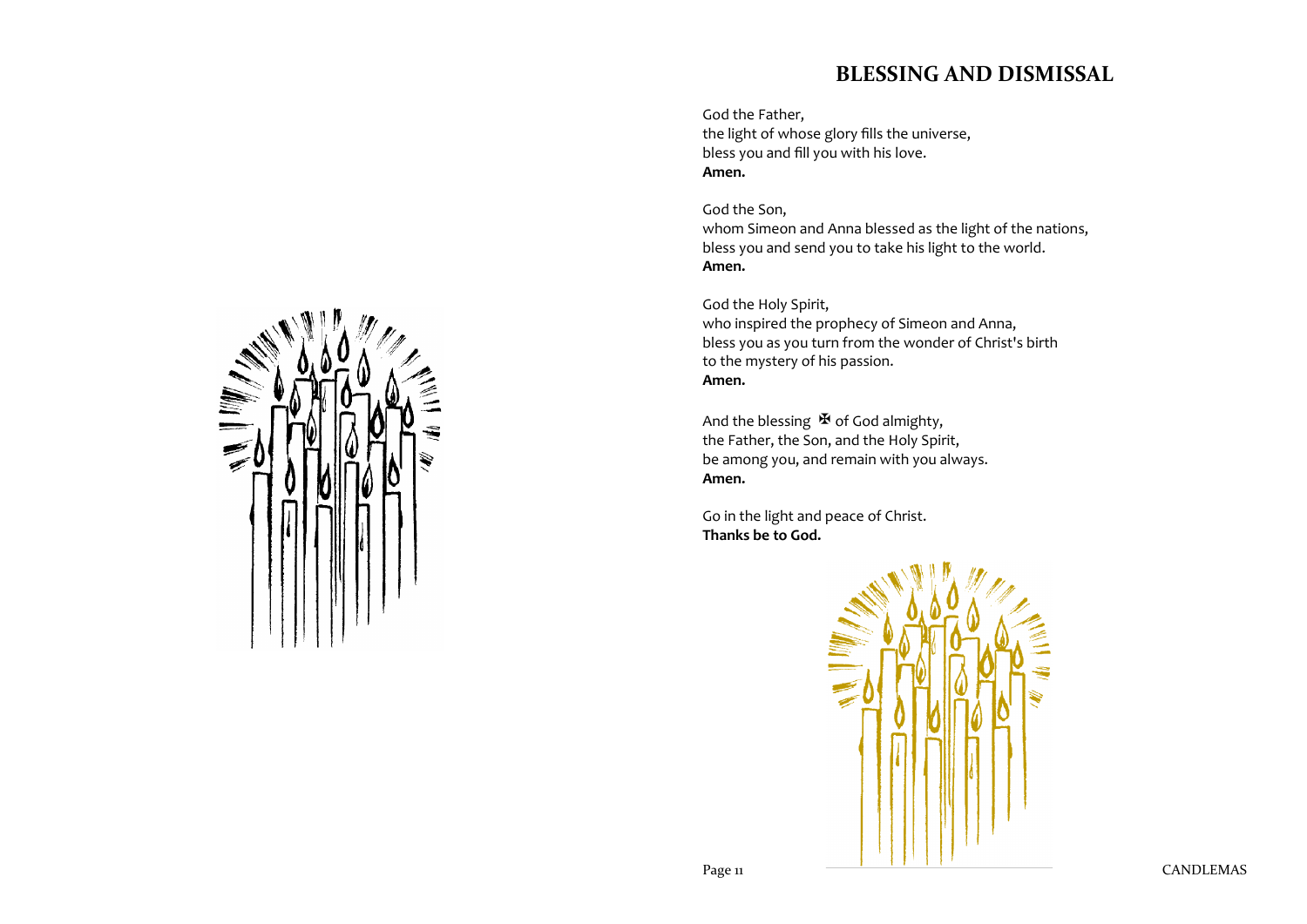**May the body of my Lord Jesus Christ which was broken for us, keep our bodies and souls in eternal life. May the blood of our Lord Jesus Christ which was shed for us, keep our bodies and souls in eternal life And may we feed on him whom we have received in our hearts, by faith with thanksgiving. Amen.**

#### **PRAYER AFTER COMMUNION**

My own eyes have seen the salvation which you have prepared in the sight of every people.

Lord, you fulfilled the hope of Simeon and Anna, who did not die until they welcomed the Messiah: may we, who have received these your gifts beyond words, prepare to meet Christ Jesus when he comes to bring us eternal life; for he is alive and reigns now and for ever. **Amen.**

Father, here we bring to an end our celebration of the Saviour's birth.

#### **Help us, in whom he has been born, to live his life that has no end.**

Here we offer the Church's sacrifice of praise.

#### **Help us to be thankful for your gifts to us**

Here we have rejoiced with faithful Simeon and Anna.

#### **Help us, who have found the Lord in his temple, to trust in your eternal promises.**

Here we have greeted the Light of the world.

**Help us, who now extinguish these candles, never to forsake the light of Christ.** 

*Blow out your candles*

# **GATHERING**

Within your temple, we ponder your loving kindness, O God. As your name, so also your praise reaches to the ends of the earth; your right hand is filled with justice.

#### **THE ENTRANCE SONG**

In the name  $\mathbf{\mathbb{F}}$  of the Father, and of the Son, and of the Holy Spirit. **Amen**.

Grace, mercy and peace from God our Father and the Lord Jesus Christ be with you **And also with you.**

Forty days ago we celebrated the joyful feast of the birth of our Lord Jesus Christ. Today we recall the holy day on which he was presented in the Temple, when he was offered to the Father and shown to his people. Led by the Spirit, Simeon and Anna , in their old age, recognised him as their Lord and proclaimed him with joy. As we today sing of his glory in this Eucharist, we shall recognise him in the breaking of bread. Our hearts turn to wonder at his passion, and we proclaim his death and resurrection until he comes in glory.

## **THE BLESSING OF CANDLES**

Let us pray.

God our Father, source of all light, today you revealed to Simeon and Anna your Light of revelation to the nations. Bless  $\mathbf{\Psi}$  these candles and make them holy. May we who carry them to praise your glory walk in the path of goodness and come to the light that shines for ever, even Jesus Christ our Lord. **Amen.**

Lord God, the springing source of everlasting light, pour into the hearts of your faithful people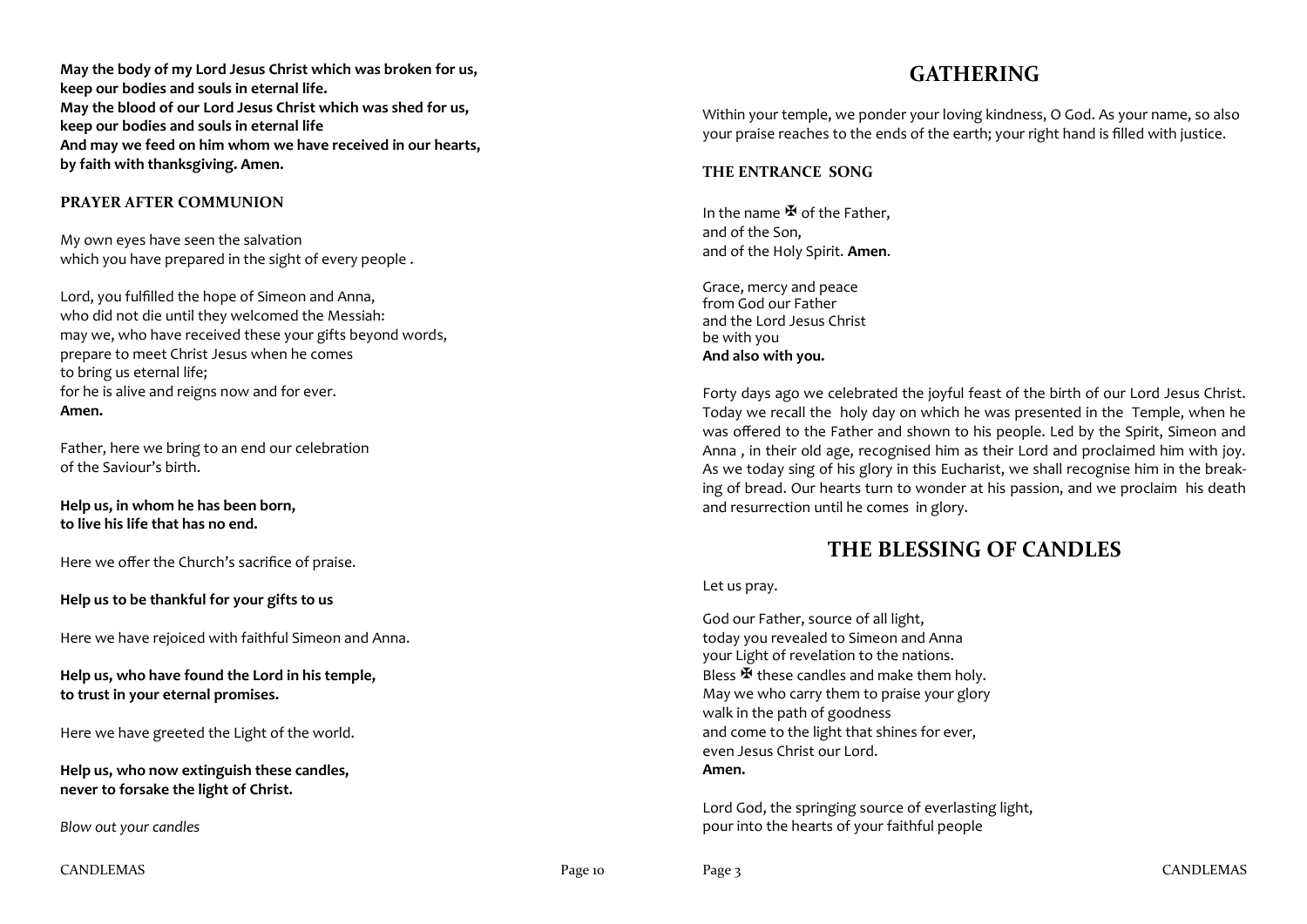By the brilliance of your eternal splendour, that we, who by these kindling flames light up our church and homes to your glory may have the darkness of our souls dispelled and so be counted worthy to stand before you in that eternal temple where you live and reign, Father, Son and Holy Spirit, one God, now and forever. **Amen**

*Light candles and hold up*

Now , Lord, you let your servant go in peace; your word has been fulfilled.

**A light to lighten the nations and the glory of your people.**

My own eyes have seen the salvation: which you have prepared in the sight of every people.

#### **A light to lighten the nations and the glory of your people.**

A light to reveal you to the nations: and the glory of your people Israel.

**A light to lighten the nations and the glory of your people.**

Glory to the Father, and to the Son, and to the Holy Spirit: as it was in the beginning, is now and shall be for ever. Amen

**A light to lighten the nations and the glory of your people.**

## **THE OLD AND NEW TESTAMENT READINGS**

*At the end of each these words are said:*

**thy kingdom come; thy will be done; on earth as it is in heaven. Give us this day our daily bread. And forgive us our trespasses, as we forgive those who trespass against us. And lead us not into temptation; but deliver us from evil.**

**For thine is the kingdom, the power and the glory, for ever and ever. Amen.**

#### **THE BREAKING OF THE BREAD**

We break the bread of life, and that life is the light of the world. **God here among us, light in the midst of us, bring us to light and life.**

**Lamb of God, you take away the sin of the world: have mercy on us.**

**Lamb of God, you take away the sin of the world: have mercy on us.**

**Lamb of God, you take away the sin of the world: grant us peace.**

#### **THE SPIRITUAL COMMUNION**

**Father of all, We thank you for the gift of the holy body and precious blood of our Lord and Saviour Jesus Christ. Since at this time we cannot receive him in the holy sacrament, may he come spiritually into our hearts.**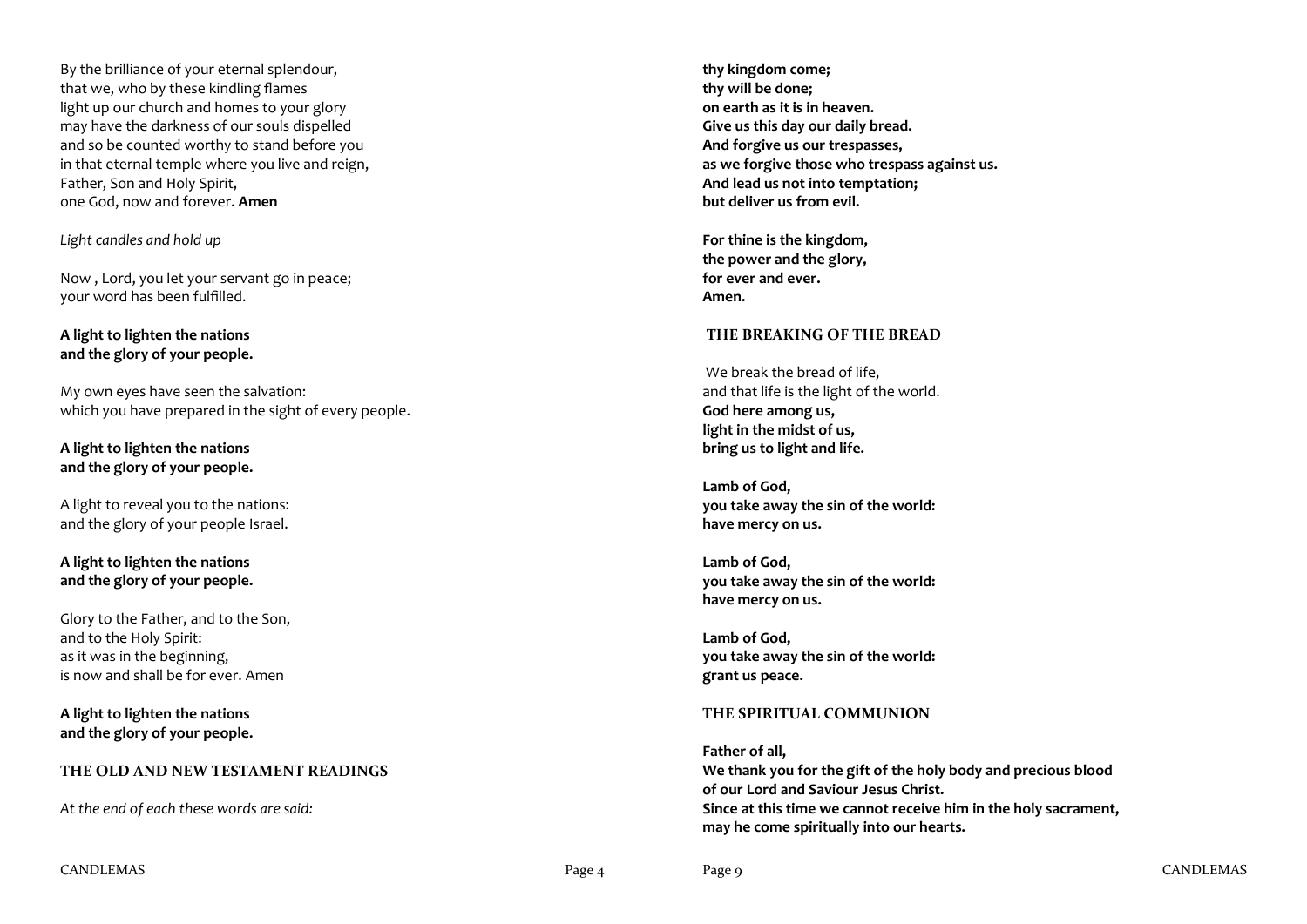Do this, as often as you drink it, in remembrance of me.

Therefore we proclaim the death that he suffered on the cross, we celebrate his resurrection, his bursting from the tomb, we rejoice that he reigns at your right hand on high and we long for his coming in glory.

Great is the mystery of faith: **Christ has died: Christ is risen: Christ will come again.**

As we recall the one, perfect sacrifice of our redemption, Father, by your Holy Spirit let these gifts of your creation be to us the body and blood of our Lord Jesus Christ; form us into the likeness of Christ and make us a perfect offering in your sight. Look with favour on your people and in your mercy hear the cry of our hearts. Bless the earth, heal the sick, let the oppressed go free and fill your Church with power from on high.

Gather your people from the ends of the earth to feast with Our Lady, St Joseph, Simeon and Anna and all your saints at the table in your kingdom, where the new creation is brought to perfection in Jesus Christ our Lord;

by whom, and with whom, and in whom, in the unity of the Holy Spirit, all honour and glory be yours, loving Father, for ever and ever. **Amen.**

## **THE LORD'S PRAYER**

As we look for the coming of the Kingdom, so we pray.

**Our Father, who art in heaven, hallowed be thy name;**

CANDLEMAS Page 8

This is the word of the Lord. **Thanks be to God.**

*Please stand.* 

**THE GOSPEL** 

## **THE GOSPEL ACCLAMATIONS**

Today the Lord is presented in the Temple in substance of our mortal nature. **Alleluia!**

Today the Blessed Virgin comes to be purified in accordance with the law. **Alleluia!**

Today old Simeon and Anna proclaim Christ as the light of the nations and the glory of Israel. **Alleluia! Praise to Christ, the Light of the world!**

## **THE GOSPEL READING**

The Lord be with you. **And also with you.**

Hear the Gospel  $\mathbb F$  of our Lord Jesus Christ according to Luke. **Glory to you, O Lord.**

*After the Gospel reading:*

This is the Gospel of the Lord. **Praise to you, O Christ.**

## **THE SERMON**

## **THE PRAYERS**

## **THE PEACE**

In the tender mercy of our God the dayspring from on high has broken upon us, to give light to those who dwell in darkness and the shadow of death,